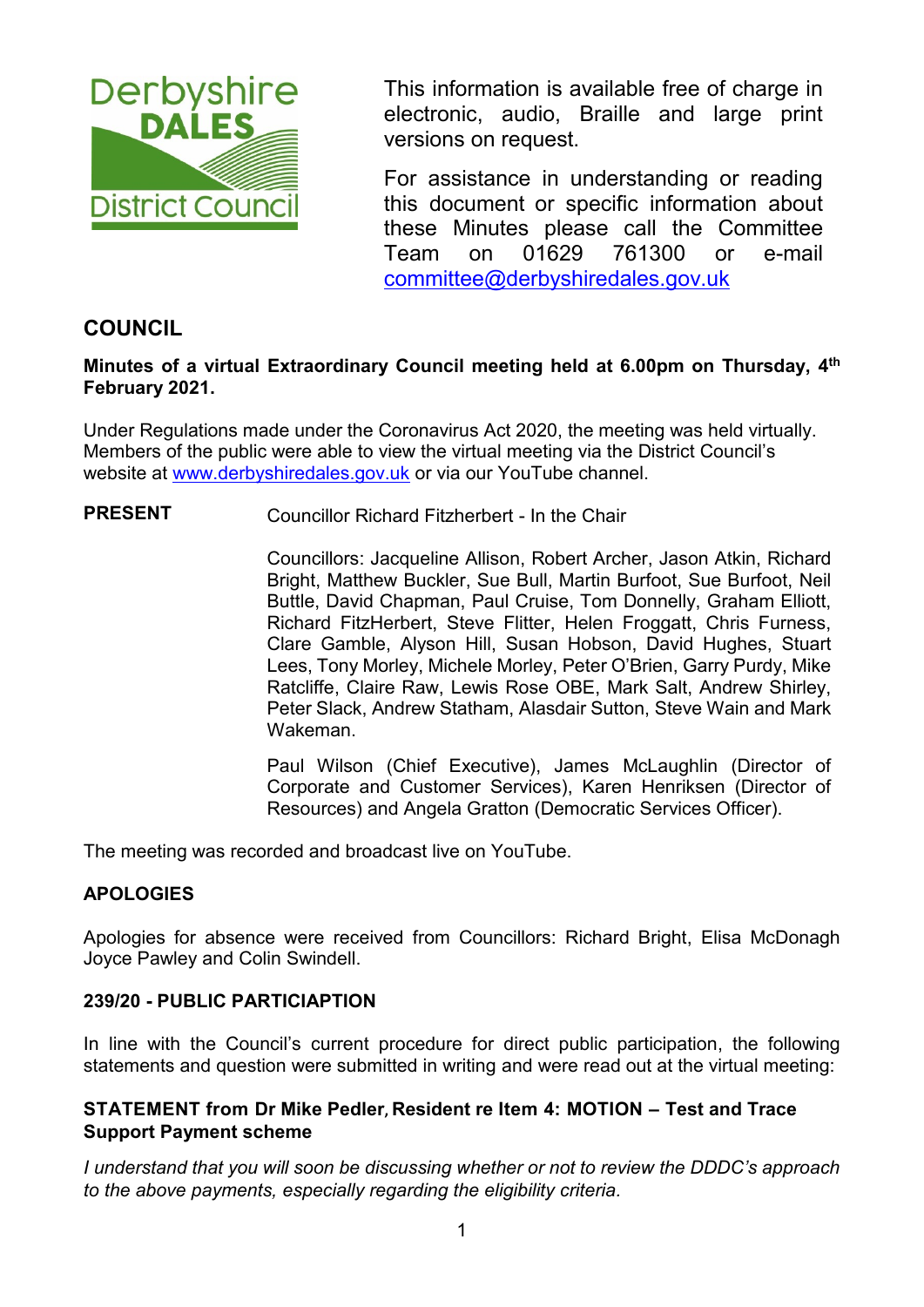*I further understand that there is a discretionary element to the scheme, whereby local Councils set the rules for eligibility, and that Derbyshire Dales rules have only allowed 1 payment to be made since September 2020, the lowest number in England.*

*Given that only a minority of people asked to self-isolate are so doing, it seems perverse to create difficulties for working people to obtain these £500 payments from the Government. Please support an urgent review of your criteria and generally do everything you can to help people support the Covid 19 isolation rules so that we all feel safer and freer as soon as possible.*

### **RESPONSE:**

Thank you for your statement. The issue of the Test and Trace support payments is the subject of a motion to be debated later on this agenda. I can't pre-empt the outcome of that debate, but I'm sure Members will take into consideration the points raised.

### **STATEMENT from Patricia Rock, Resident re Item 4: MOTION – Test and Trace Support Payment scheme**

*To whom it may concern*

*How dare you put obstacles in the way of people needing to claim the five hundred pounds to enable them to self-isolate.*

*These are working people, usually care staff, with no employer sick pay. They are on the front line, usually zero hour contracts.*

*You are public servants, you serve us.* 

### **RESPONSE:**

Thank you for your statement. The issue of the Test and Trace support payments is the subject of a motion to be debated later on this agenda. . I can't pre-empt the outcome of that debate, but I'm sure Members will take into consideration the points raised.

#### **240/20 - INTERESTS**

None

### **241/20 – THE GOVERNMENT'S TEST AND TRACE SUPPORT PAYMENT SCHEME**

Council debated the following Motion, submitted by Councillors: Jacqueline Allison, Martin Burfoot, Paul Cruise, David Hughes, Peter O'Brian, Mike Ratcliffe in accordance with Rule of Procedure 7.

*"The Government's Test and Trace Support Payment scheme, introduced in September 2020, is to be extended until 31 March 2021; as at 14 January 2021, 310 applications for the £500 payment had been made to the Council, of which just 37 were approved. Under the discretionary element of this scheme, the Council has established its own local eligibility criteria. In the light of the fact that only 1 discretionary application had been approved during the period 28 September 2020 to 14 January 2021 it is proposed that:*

*The Council undertake an urgent and rapid review of its local eligibility criteria for the discretionary element of the Test and Trace Support Payment scheme"*.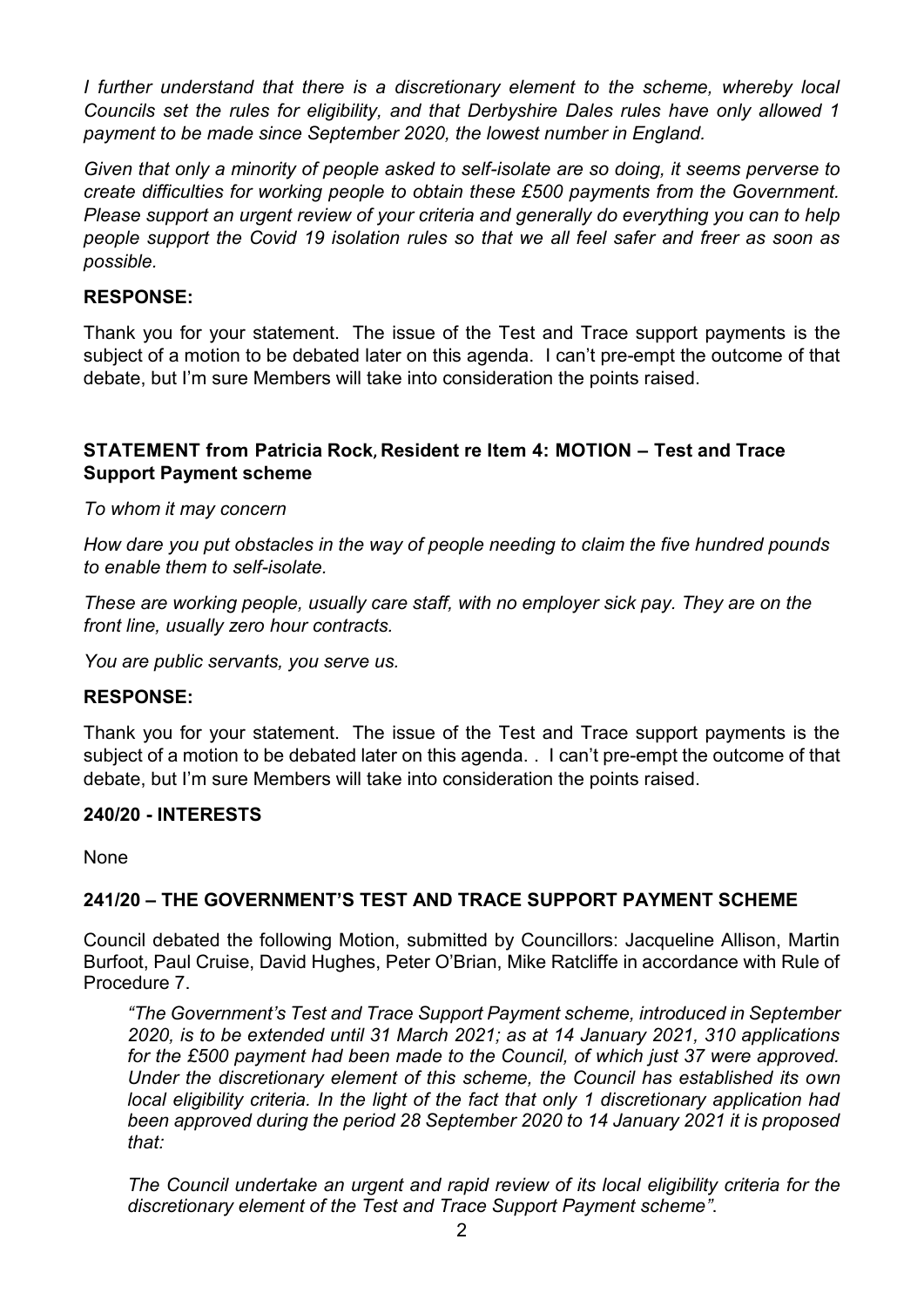Councillor Paul Cruise explained to Members the current criteria for the discretionary scheme as set out below and thanked the Director of Resources and the Benefits Manager for their comprehensive Members' briefing paper.

The current discretionary scheme criteria is:

- Those who have been told to stay at home and self-isolate by NHS Test and Trace, either because they have tested positive for coronavirus or have recently been in close contact with someone who has tested positive; and
- Those who are not currently receiving Universal Credit, Working Tax Credit, incomebased Employment and Support allowance, income-based Jobseeker's allowance, Income support, Housing Benefit and/or Pension Credit; and
- Those who are on low incomes and will face financial hardship as a result of not being able to work at home while they are self-isolating;
- The Council currently has set the following additional criteria, in determining eligibility for the discretionary scheme:
	- Applicants must be in receipt of Council Tax Support;or
	- Have been in receipt of Council Tax Support or any of the Test and Trace Support Scheme qualifying benefits within the previous two calendar months of the date of isolation; or
	- Have made a claim for Council Tax Support or any of the Test and Trace Support Scheme qualifying benefits prior to the date of isolation but are still awaiting the outcome.

The proposed motion / amendment to the scheme would be as follows:

- 1. That the criteria for the Discretionary Test and Trace Support Payment Scheme be amended with effect from 5 February 2021 to remove the additional criteria relating to Council TaxSupport;
- 2. That approval be given to a supplementary revenue budget for 2020/21 of £10,000, financed from the General Reserve, to be used to supplement government funding for the discretionary scheme, ifrequired;
- 3. That delegated authority be given to the Director of Resources to increase the revenue budget for 2020/21 by a further top-up of up to £5,000 if this is considered necessary before 31 March 2021
- 4. That payments from the Discretionary Test and Trace Support Payment Scheme will cease when the government funding and the additional Council funding set out in this recommendation is exhausted, unless otherwise determined by the Council.
- 5. That Members be provided with weekly reports to show the number of payments and total spending to date on themain and discretionary Test and Trace Support Payment Schemes.
- 6. That information on the Council's website and on other publicity material relating to the Test and Trace Support Payment schemes is amended to reflect the new criteria, and to encourage take up by residents who may suffer financial hardship when asked by the NHS to self-isolate.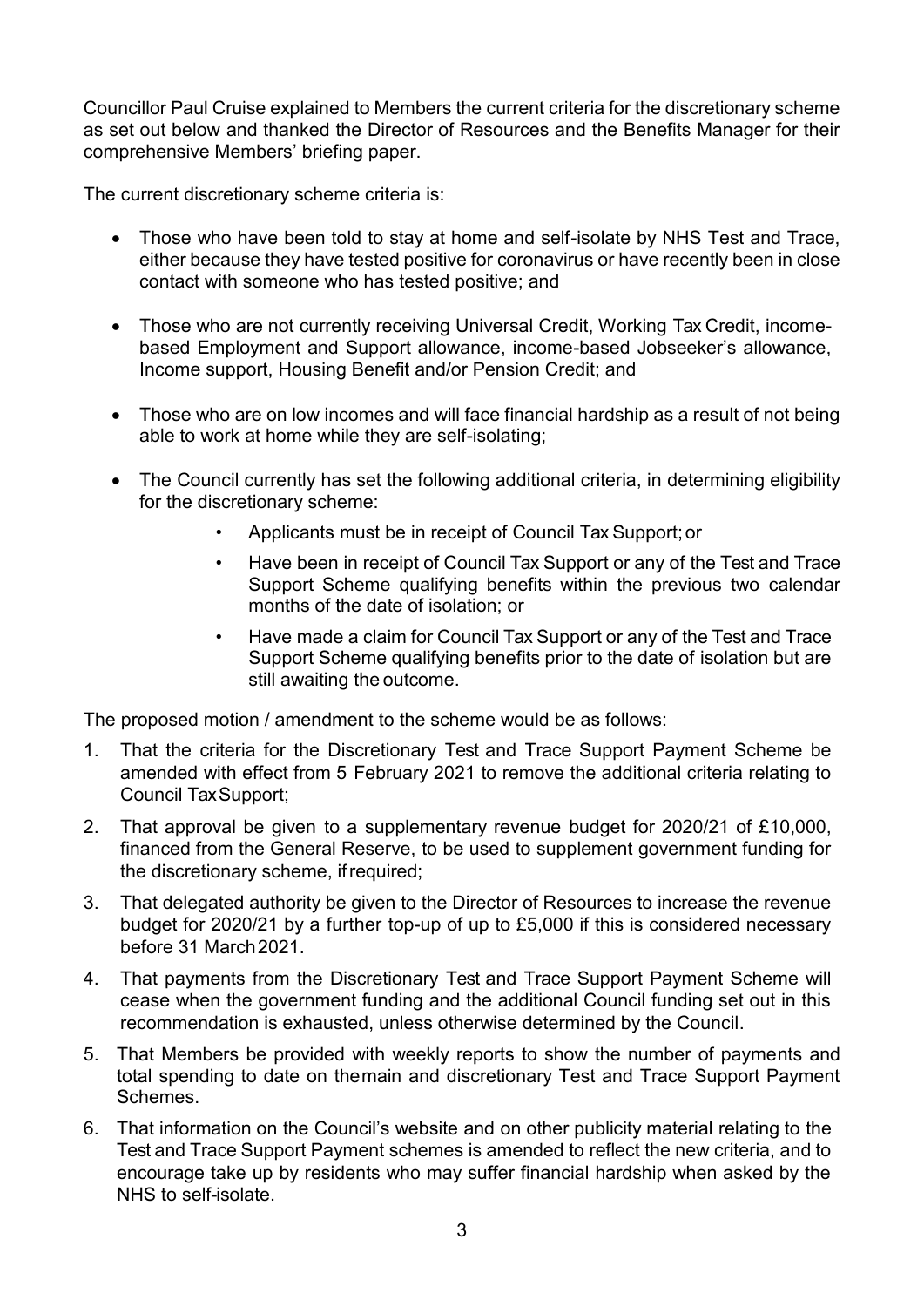Councillor Chapman proposed that every Councillor forgo their February allowance to increase the monies available.

All Councillors supported this and Councillor Fitzherbert proposed that options be pursued outside the meeting on an opt-in basis. Councillor Chapman approved in principle.

## **Councillor Flitter left the meeting at 6.22pm during consideration of this item.**

Councillor Cruised summed up the motion and

It was moved by Councillor Paul Cruise, seconded by Councillor Mike Ratcliffe and

#### **RESOLVED**

(unanimously)

- 1. That the criteria for the Discretionary Test and Trace Support Payment Scheme be amended with effect from 5February 2021 to remove the additional criteria relating to Council Tax Support;
- 2. That approval be given to a supplementary revenue budget for 2020/21 of £10,000, financed from the General Reserve, to be used to supplement government funding for the discretionary scheme, ifrequired;
- 3. That delegated authority be given to the Director of Resources to increase the revenue budget for 2020/21 by a further top-up of up to £5,000 if this is considered necessary before 31 March 2021.
- 4. That payments from the Discretionary Test and Trace Support Payment Scheme will cease when the government funding and the additional Council funding set out in this recommendation is exhausted, unless otherwise determined by the Council.
- 5. That Members be provided with weekly reports to show the number of payments and total spending to date on the main and discretionary Test and Trace Support Payment Schemes.
- 6. That information on the Council's website and on other publicity material relating to the Test and Trace Support Payment schemes is amended to reflect the new criteria, and to encourage take up by residents who may suffer financial hardship when asked by the NHS to self-isolate

The Chairman declared the motion CARRIED

### **242/20 – DELEGATION OF AUTHORITY – TEMPORARY APPOINTMENTS TO WINSTER PARISH COUNCIL**

Council were asked to approve the delegation of authority to the Director of Corporate and Customer Services to make temporary appointments to Winster Parish Council, which was inquorate and unable to act.

The Director of Corporate and Customer Services gave a brief introduction to the report stating that this matter is urgent on the basis that Winster Parish Council was unable to act and had business that it was required to transact before elections could be held to fill vacancies on the council.